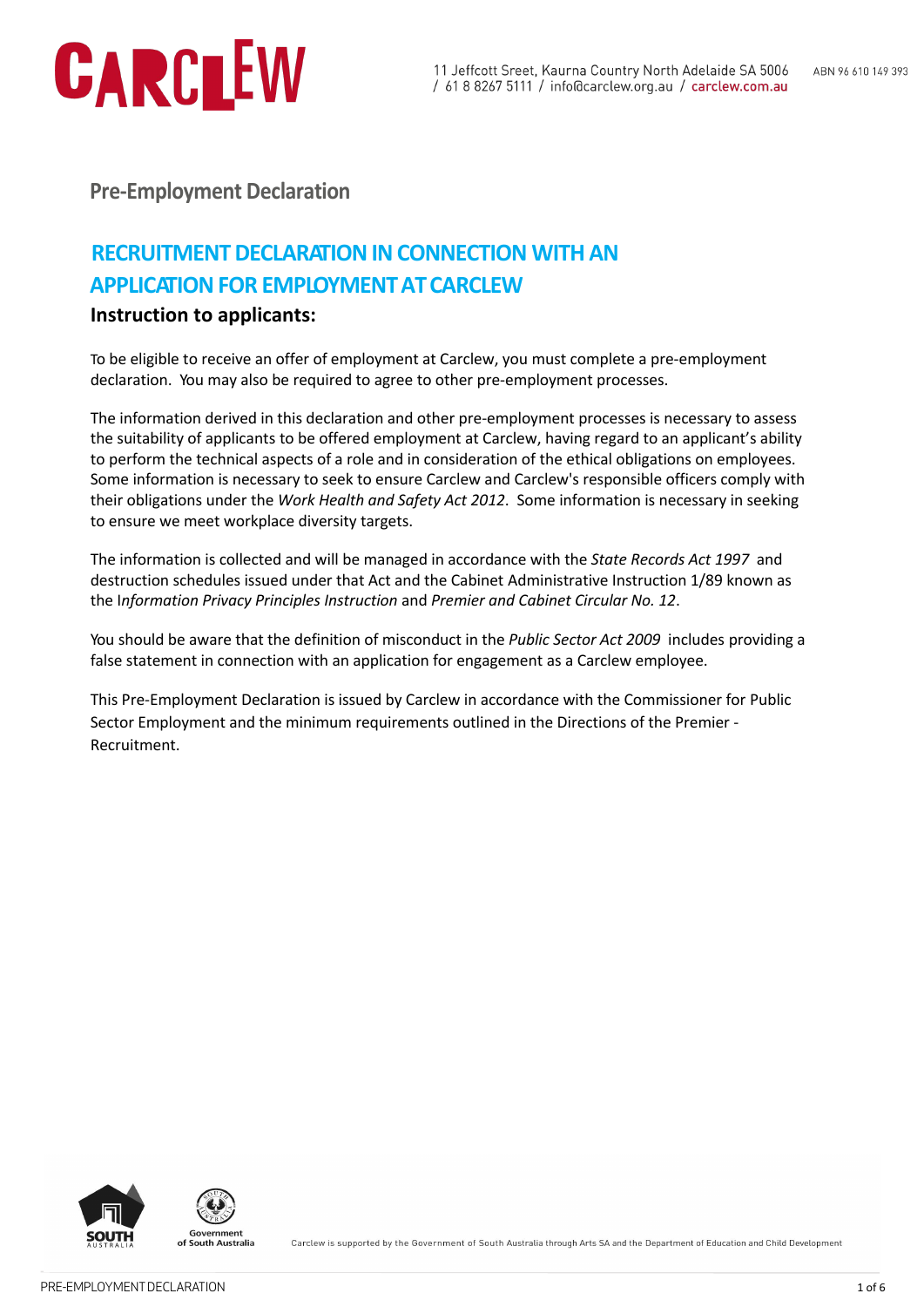## **DECLARATION IN CONNECTION WITH AN APPLICATION FOR EMPLOYMENT AT CARCLEW**

### **You must answer all of the following questions fully and truthfully. Attach additional pages as necessary.**

| 1   |                                          |
|-----|------------------------------------------|
|     |                                          |
|     |                                          |
|     | (name in full)                           |
|     |                                          |
| of: |                                          |
|     |                                          |
|     | (physical address (not post office box)) |
|     |                                          |
|     | declare as follows:                      |
|     |                                          |
|     | I am an applicant for the role of:       |
|     |                                          |
|     |                                          |

(name of role)

#### **MEDICAL AND/OR DISABILITY:**

The followingquestion isdesigned toassistinensuring youare fittoperformthedutiesoftheroleyouhave appliedfor; in ascertaining if any reasonable workplace adjustments are required inorderfor youto performthe inherent requirements of the role; and toassistCarclew inmeetingobligations under the*Work Health and Safety Act 2012.*

This question is also important to assist public sector agencies to implement workplace diversity initiatives.

1. Do you currently have any disability (including learning disability) or medical condition which might prevent or impede you from being able to satisfactorily perform any duties or functions that might be reasonably required of you in the role for which you have applied?

| the contract of the contract of the contract of the contract of the contract of the contract of the contract of | $\bullet$ $\bullet$ $\bullet$ $\bullet$ $\bullet$ $\bullet$ $\bullet$ $\bullet$ |  |
|-----------------------------------------------------------------------------------------------------------------|---------------------------------------------------------------------------------|--|

WĎ Ăv, svŎlj, švoj, švoj, švoj, švoj, švoj, švoj, švoj, švoj, švoj, švoj, švoj, švoj, švoj, švoj, švoj, švoj, švo<br>Dana svoj, švoj, švoj, švoj, švoj, švoj, švoj, švoj, švoj, švoj, švoj, švoj, švoj, švoj, švoj, švoj, švoj, švo

 $\widehat{\varnothing}$ inda  $\widehat{\varnothing}$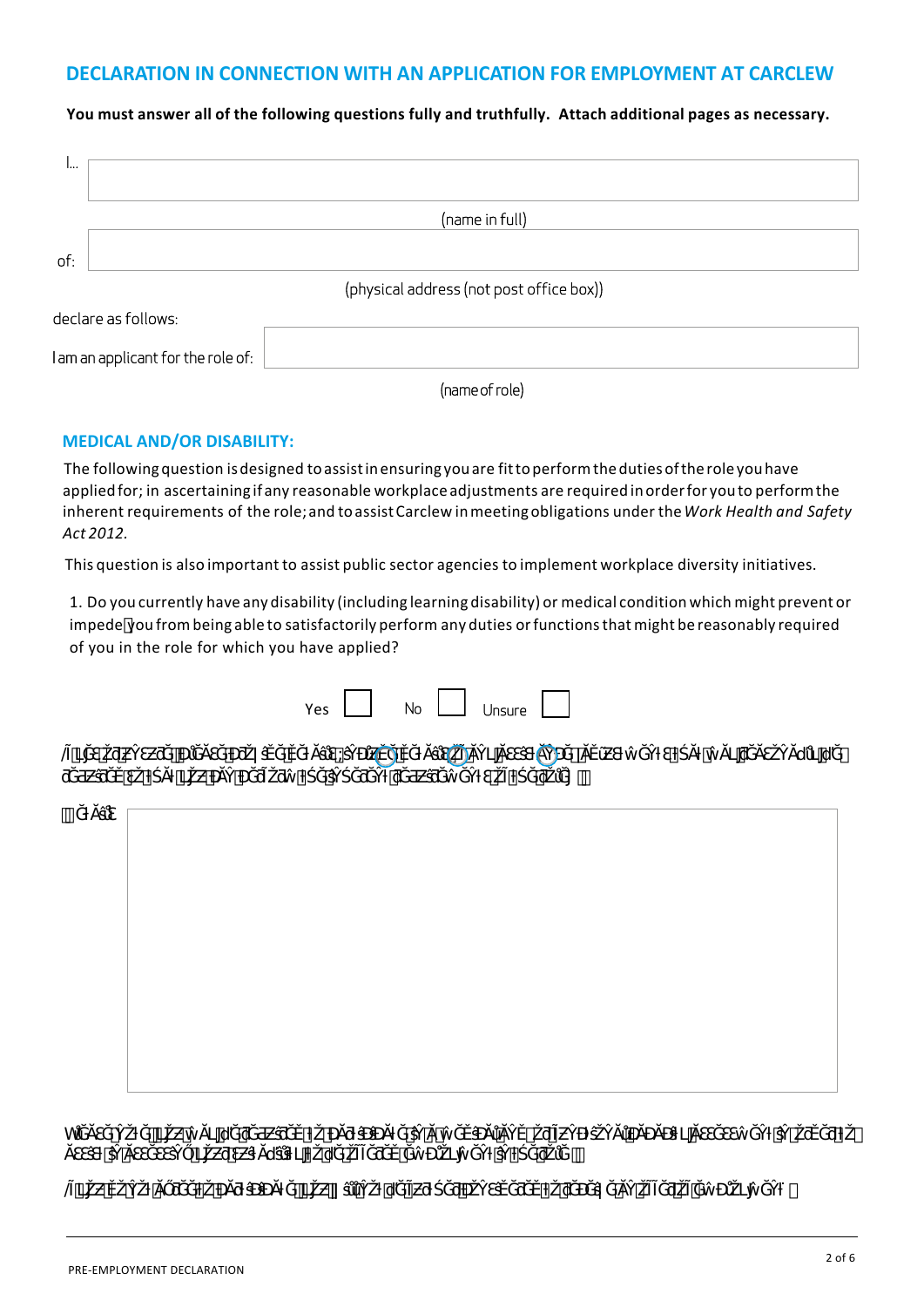#### **CRIMINAL HISTORY:**

Public sector employees are under significant ethical obligations. In assessing whether it is appropriate to offer you employment at Caclew is important to consider your suitability by reference to those ethical obligations including by having regard to your character and prior conduct. The following questions are important in assisting to assess your suitability to be offered employment by Carclew.

2. Have you ever been convicted of any criminal offence, including road traffic offences not resolved by expiation?

| If yes, please provide detail: | Yes <sub>l</sub><br><b>No</b> |
|--------------------------------|-------------------------------|
|                                |                               |
|                                |                               |
|                                |                               |
|                                |                               |
|                                |                               |

#### NOTE: SPENTCONVICTIONS

You are notrequired to divulge information about a spent conviction. A spent conviction is a criminal conviction that lapses either immediately or after a period of time pursuant to the provisions of the *Spent Convictions Act 2009.* 

2.1 Are you currently facing criminal charges that are yet to be determined?

| If yes, please provide detail: | Yes  <br>No. |  |  |  |  |
|--------------------------------|--------------|--|--|--|--|
|                                |              |  |  |  |  |
|                                |              |  |  |  |  |
|                                |              |  |  |  |  |
|                                |              |  |  |  |  |
|                                |              |  |  |  |  |
|                                |              |  |  |  |  |
|                                |              |  |  |  |  |

2.2 Have you undergone Criminal History Screening and/or other relevant background or history

| assessments/screening in the last three years? | Yes |  | - No |  |  |
|------------------------------------------------|-----|--|------|--|--|
|------------------------------------------------|-----|--|------|--|--|

If yes, please append the results of such screening or assessment/s.

Please note:

In addition to this declaration, you will be required to provide a current (up to 36 months from date of issue) DCSI Employment Clearance for working with Children. You will not be further considered for an offer of employment if you do not agree to participate in such history or other background screening or assessment.

If you are offered and accept employment by Carclew, it will be a condition of such employment that you agree to periodic history or background screening or assessment.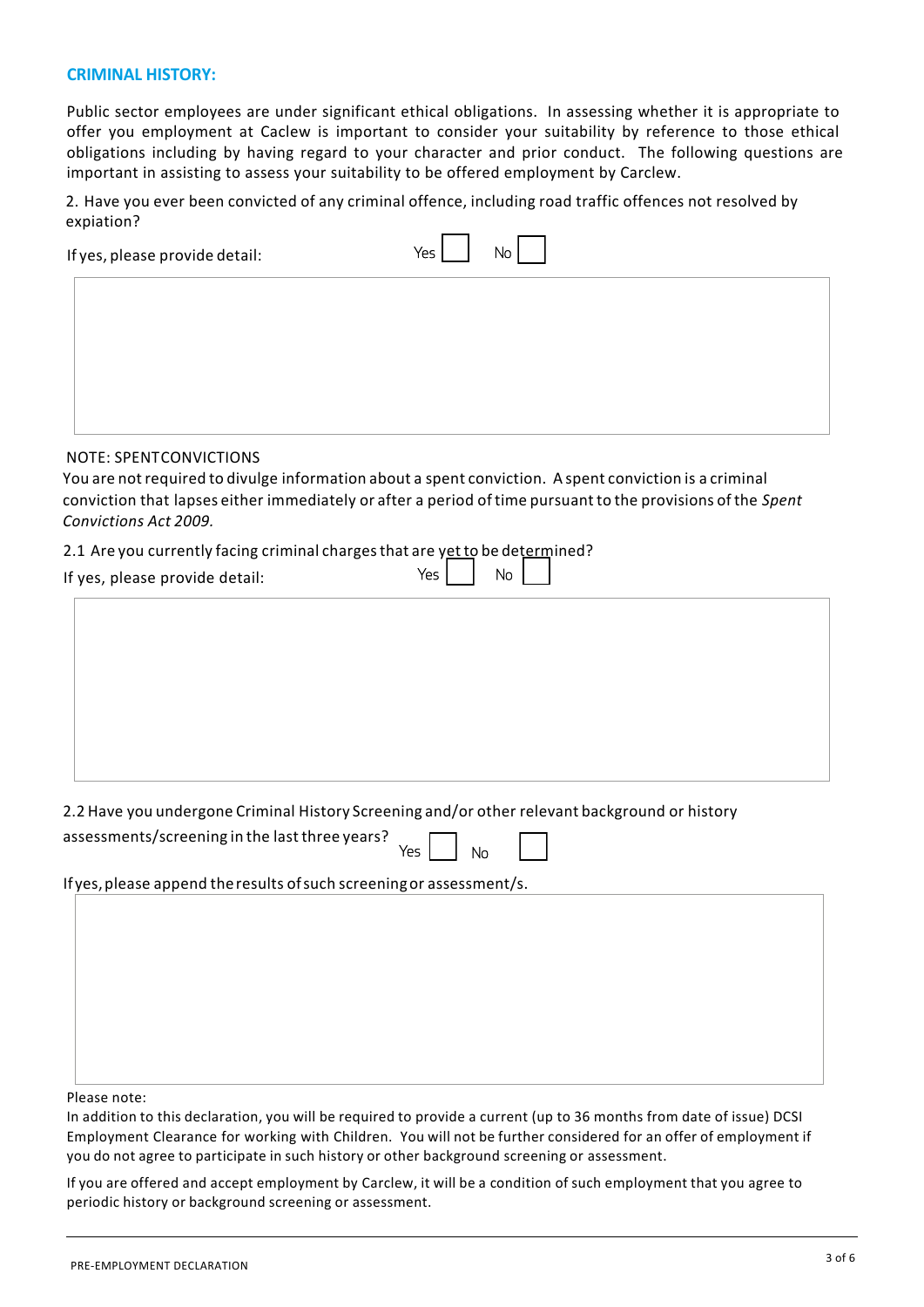#### **EMPLOYMENT HISTORY:**

The following questions are also designed to assist in assessing your suitability to be employed at Carclew with regard to the significant ethical obligations on Carclew and public sector employees.

3. Has your employment ever been terminated by any organisation, including a South Australian public sector agency, for any reason?

|                                | Yes<br>No                                                                                                                |
|--------------------------------|--------------------------------------------------------------------------------------------------------------------------|
| If yes, please provide detail: |                                                                                                                          |
|                                |                                                                                                                          |
|                                |                                                                                                                          |
|                                |                                                                                                                          |
|                                |                                                                                                                          |
|                                |                                                                                                                          |
|                                |                                                                                                                          |
|                                |                                                                                                                          |
| previous employment?           | 3.1 Have you been found to have committed misconduct or otherwise performed your duties unsatisfactorily in<br>Yes<br>No |
| If yes, please provide detail: |                                                                                                                          |
|                                |                                                                                                                          |
|                                |                                                                                                                          |
|                                |                                                                                                                          |
|                                |                                                                                                                          |
|                                |                                                                                                                          |

3.2 Are you currently, the subject of an investigation or any other process relating to suspected or alleged misconduct or other unsatisfactory performance by you?

| ∸ |  | -<br>חוי |  |
|---|--|----------|--|
|---|--|----------|--|

If yes, please provide detail: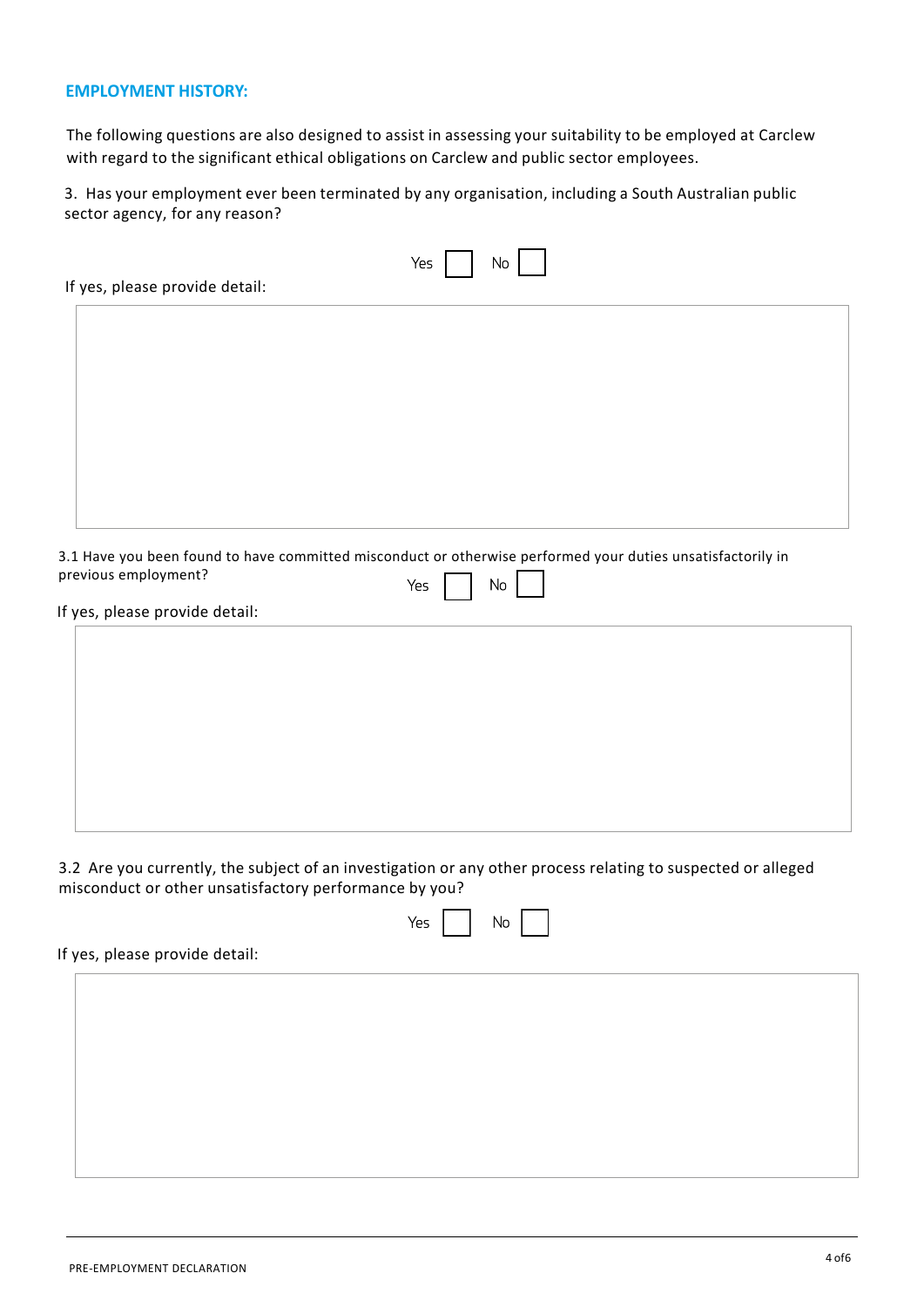#### **VOLUNTARY SEPARATION AND REDEMPTION OF WORKERS COMPENSATION ENTITLEMENTS:**

4. Have you ever received any voluntary early retirement or voluntary separation package from employment in the South Australian public sector?

| $\overline{\phantom{a}}$ | $\cdot$ $\cdot$ |
|--------------------------|-----------------|
| - -                      |                 |

If yes, please provide detail including date of resignation and name of relevant agency:

Note: the term "public sector" means any agency or instrumentality of the Crown in right of the State of South Australia and includes any public sector corporation that isin existence or which is established by or under any Act.

4.1 Have you ever received any payment, involving your resignation from employment in the South Australian public sector upon the redemption of workers compensation entitlements?

 $Y_{PS}$   $\Box$   $N_0$   $\Box$ 

#### **ELIGIBILITY TO WORK IN AUSTRALIA:**

No

5. Are you currently eligible to work in Australia?



Yes, I am a permanent resident/citizen

Yes, I have a current work permit/Visa - Please provide a copy of any current work permit or Visa

#### **WORKPLACE DIVERSITY:**

6. TheSA public sector is committed toincreasingemploymentopportunitiesforAboriginalpeopleatall levels within theSouth Australian public sector

Do you identify with being Aboriginal or Torres Strait Islander?

| N٥<br>Yes. |  |
|------------|--|
|------------|--|